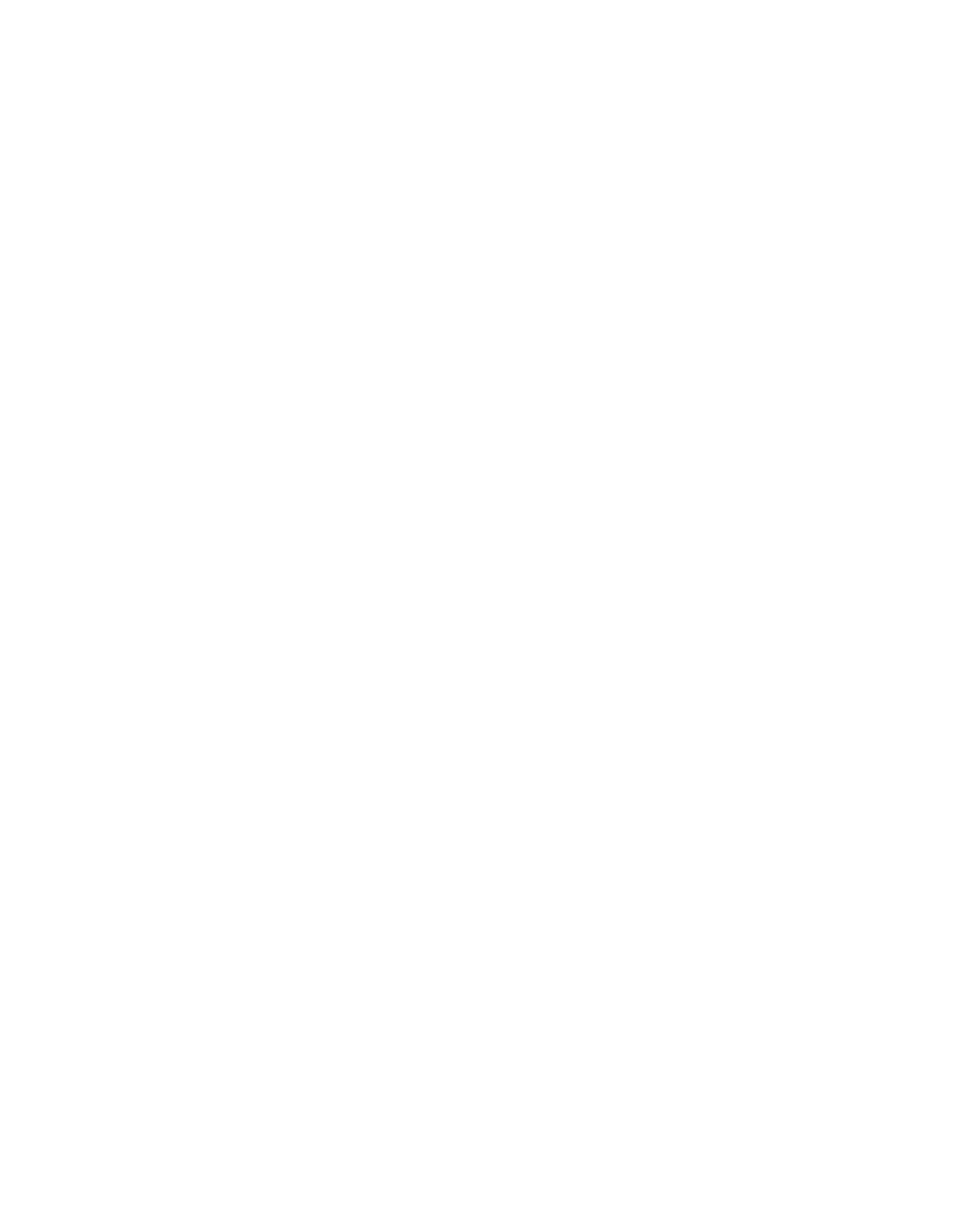#### Slide 2000-255 "FAR" VISUAL ACUITY BOTH EYES

- 1. Dial at 1 (Yellow) Indicator
- 2. Far Point switch illuminated  $\clubsuit \overset{\triangle}{\downarrow}$
- 3. Right and Left eye switches illuminated



#### **In this slide identical targets like that shown above are placed before the two eyes so that fused binocular vision is being tested.**

Questions: "In the big sign at the top, No. 1 sign, do you see a large black checkerboard on your right? In the No. 2 sign where is the checkerboard? Number 3? Number 4?". Continue the test until the subject misses two consecutive answers. If the subject does not seem to understand, ask him to look away from the instrument. Show him the large demonstration checkerboard on the back of the scoring key, turning it so that the checkerboard target is in various positions. Score by crossing out the number of the last target consecutively correct. Since a single careless error may yield an inaccurate picture of acuity, we consider two consecutive errors as evidence of failure. Therefore, three possibilities exist for scoring the acuity test:

1. By the subject's own admission, he cannot see the next target (e.g. correct though 8, cannot see 9-score is 8)

2. Subject incorrectly identifies two consecutive targets (e.g. correct through 8, incorrect on 9 and 10 - score is 8).

3. Subject incorrectly identifies a single target but is correct on the next. Continue the test for two more targets. Then return to the target before the original error and retest from that point (e.g. correct through 8, 9 incorrect 10 correct, 11 correct. Return to 8 for retest. Now 8 correct, 9 correct, 10 correct, 11 correct, 12 incorrect-score is 11).

If, however the original error is not corrected, discontinue the test and record the number before the original error (e.g. correct through 8, 9 incorrect, 10 and 11 correct. Return to 8 for retest. Now 8 correct 9 again incorrect-score is 8).

NOTE: IF "right" is given for "left", make certain whether the target is seen in the wrong position or right and left are being confused: touching the subject on the right arm and asking, "Is the checkerboard on this side or the other?" If right and left are being confused, have the subject point in the direction of the checkerboard corner.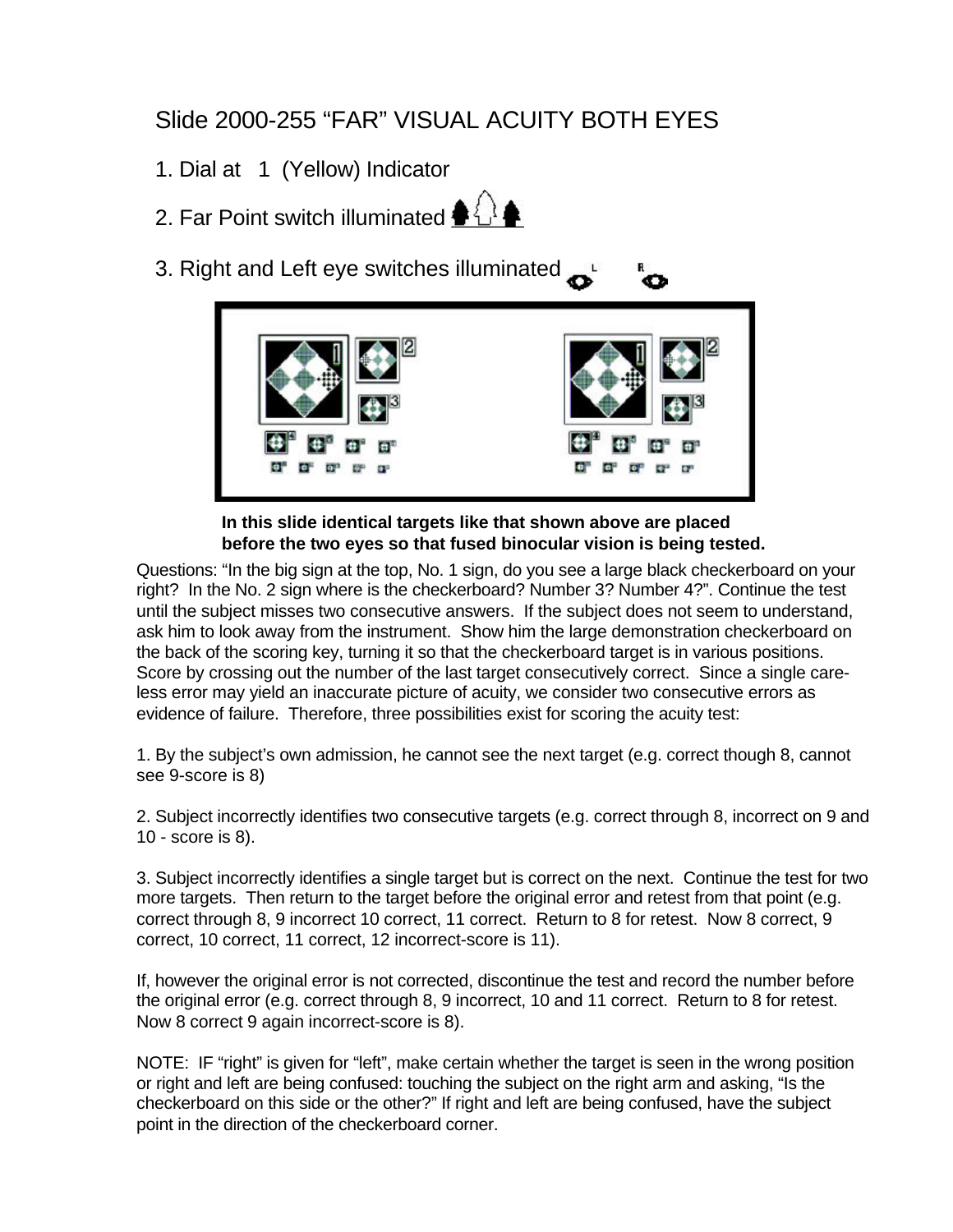#### Slide 2000-256 "FAR" VISUAL ACUITY RIGHT EYE

1. Dial at 2 (Yellow) Indicator

- 2. Far Point switch illuminated
- 3. Right and Left eye switches illuminated



**In this slide the checkerboard targets are before the right eye while only halftones are before the left. This permits binocular testing of right eye acuity.**

Since we have an approximation of the monocular acuity from the tests for both eyes, it may be desirable to start this or subsequent acuity tests at either targets No. 4 or No. 8. This will shorten the testing time.

NOTE: If the subject reports that he does not see checkerboards in the target, or that all corners are alike, he may be suppressing the vision of his right eye. To check this turn the Left Eye Switch to OFF and again ask the target position of number 1. If the target is correctly identified in number 1, turn the Left Eye Switch back ON and continue the test. In many cases binocular vision is established and the test can be completed. If the target is not maintained to a score of 8 without occlusion, use the occluder and repeat the test under true monocular conditions. Use of the occluder is recommended not only for those individual who are unable to fuse initially, but for all subjects scoring less than 8 on any monocular test. Subjects with a score for either eye falling considerable below the score for both eyes, should also be retested with occlusion.

Score as you would binocular test.

In recording, cross out the score under binocular conditions according to normal scoring practice. This score is zero if the subject fails to see the checkerboard with both Occluder Switches at ON. Indicate scores with occlusion by underlining the appropriate number.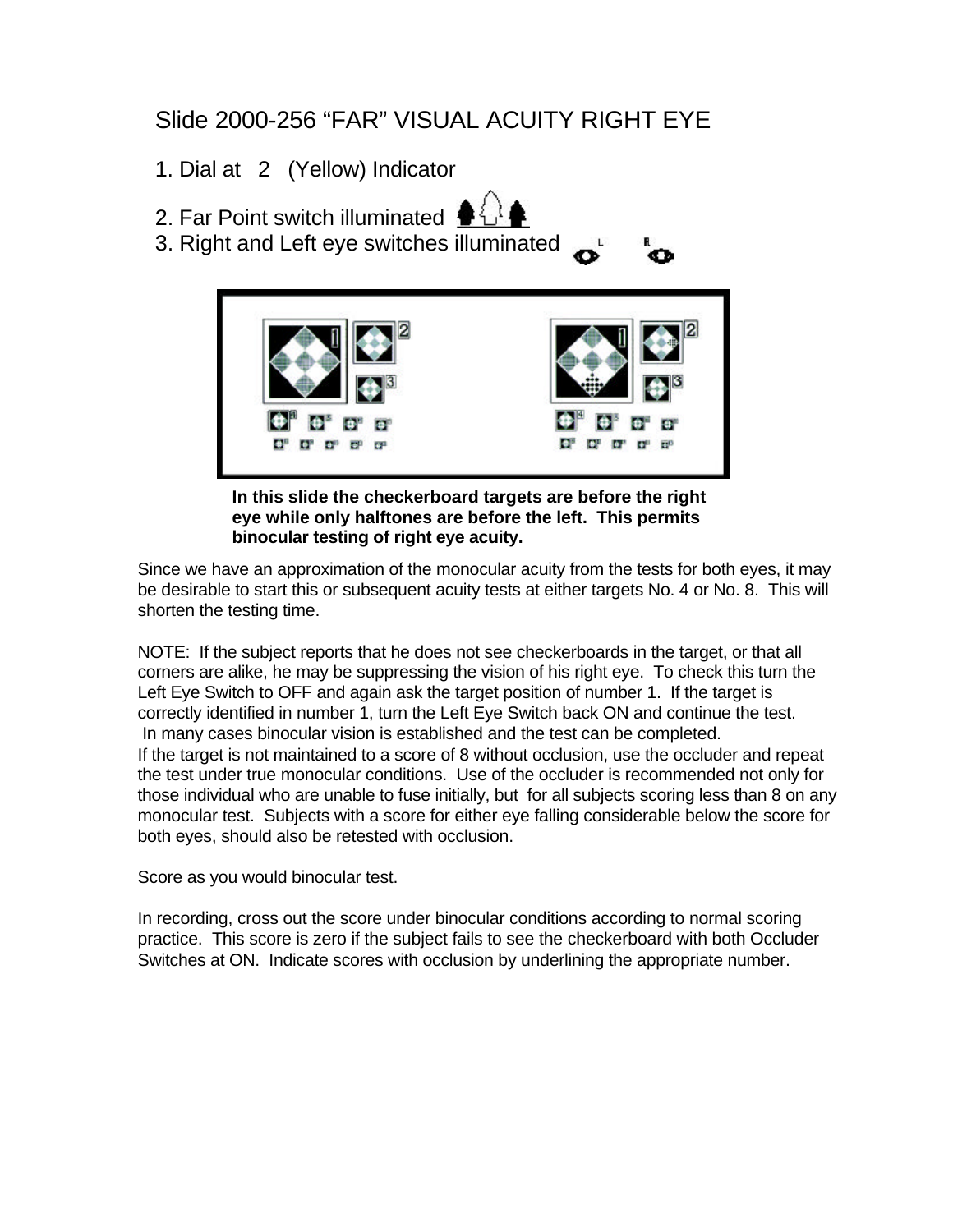#### Slide 2000-257 "FAR" VISUAL ACUITY LEFT EYE

1. Dial at 3 (Yellow) Indicator

2. Far Point switch illuminated 3. Right and Left eye switches illuminated

**In this slide the checkerboard targets are before the left eye while only halftones are before the right. This permits binocular testing of left eye acuity.**

Since we have an approximation of the monocular acuity from the tests for both eyes, it may be desirable to start this or subsequent acuity tests at either targets No. 4 or No. 8. This will shorten the testing time.

NOTE: If the subject reports that he does not see checkerboards in the target, or that all corners are alike, he may be suppressing the vision of his left eye. To check this turn the right Eye Switch to OFF and again ask the target position of number 1. If the target is correctly identified in number 1, turn the right Eye Switch back ON and continue the test. In many cases binocular vision is established and the test can be completed. If the target is not maintained to a score of 8 without occlusion, use the occluder and repeat the test under true monocular conditions. Use of the occluder is recommended not only for those individual who are unable to fuse initially, but for all subjects scoring less than 8 on any monocular test. Subjects with a score for either eye falling considerable below the score for both eyes, should also be retested with occlusion.

Score as you would binocular test.

In recording, cross out the score under binocular conditions according to normal scoring practice. This score is zero if the subject fails to see the checkerboard with both Occluder Switches at ON. Indicate scores with occlusion but underlining the appropriate number.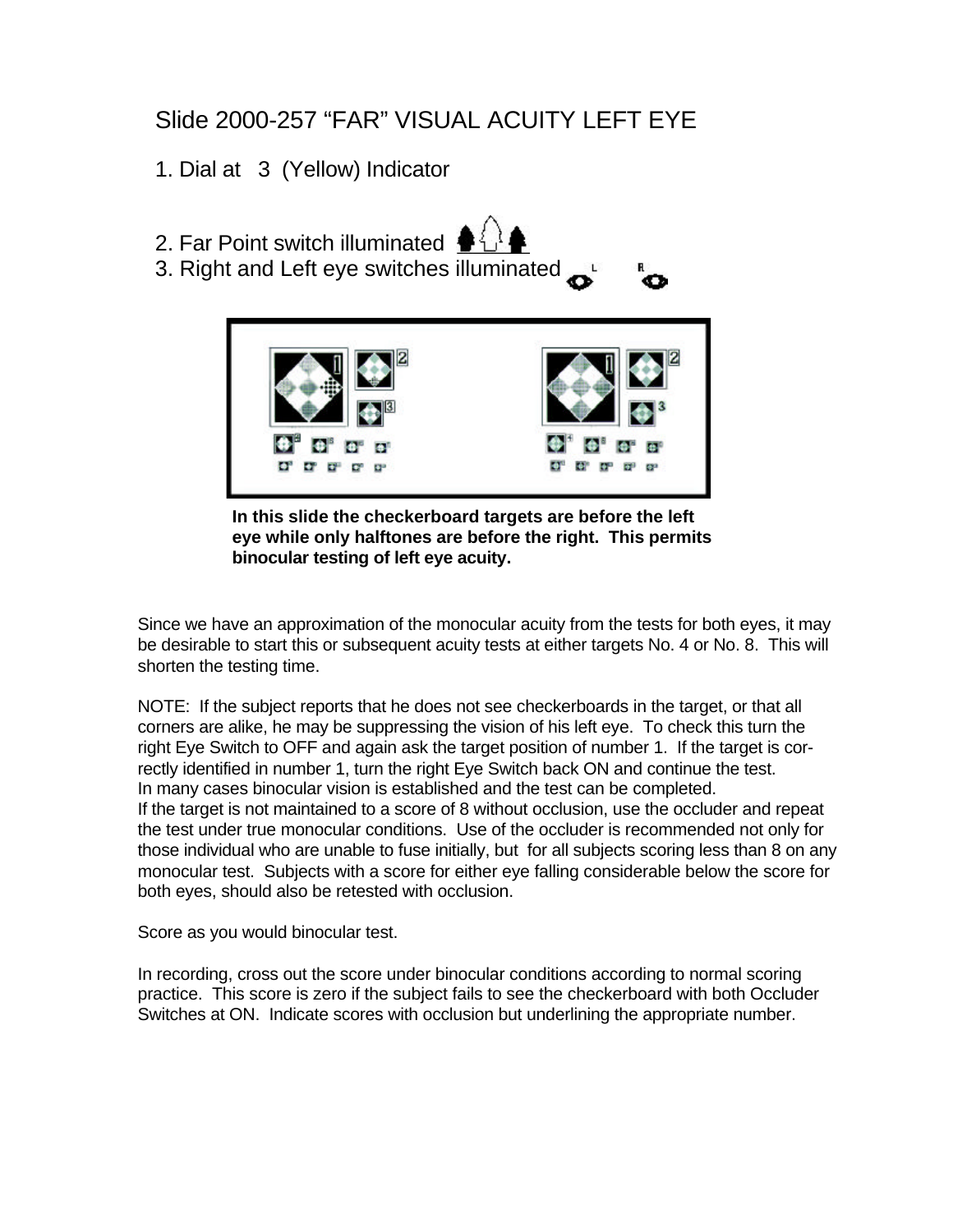## SLIDE 2000-258 "FAR" DEPTH PERCEPTION

- 1. Dial at 4 (Yellow) Indicator.
- 2. Far Point switch illuminated  $\bigoplus_{i=1}^n$
- 3. Right and Left eye switches illuminated



Question: "What are the big numbers you see at the top?" The patients answers should be 1,2,3,4. Then ask, "Which one sticks out closest to your eyes?" Regardless of the correctness of the answer at this level, continue with the test unless the subject's first response indicates that he is seeing double.

Question: "Now in line A, the top line of numbered circles, which one of the circles stands out?" If the patient is hesitant, add: "as though it were on a stem? That is correct. Now in line B? C?"

If the patient does not reply correctly through line C it is wise to show him the demonstrator saying: "This is what I mean by the numbers standing out." Slip one finger under the protruding circle to demonstrate the space behind it. "The number on the slide should look like this. Now place your head against the headrest again, and look at Row A. Be sure to keep both eyes open. Look straight across Row A from circle 1 to circle 6, and tell me which circle stands out like the one you just saw."

Score by crossing out the number of the last consecutively correct answer as listed on the answer sheet.

NOTE: If the subject is know to be blind in one eye, omit this test.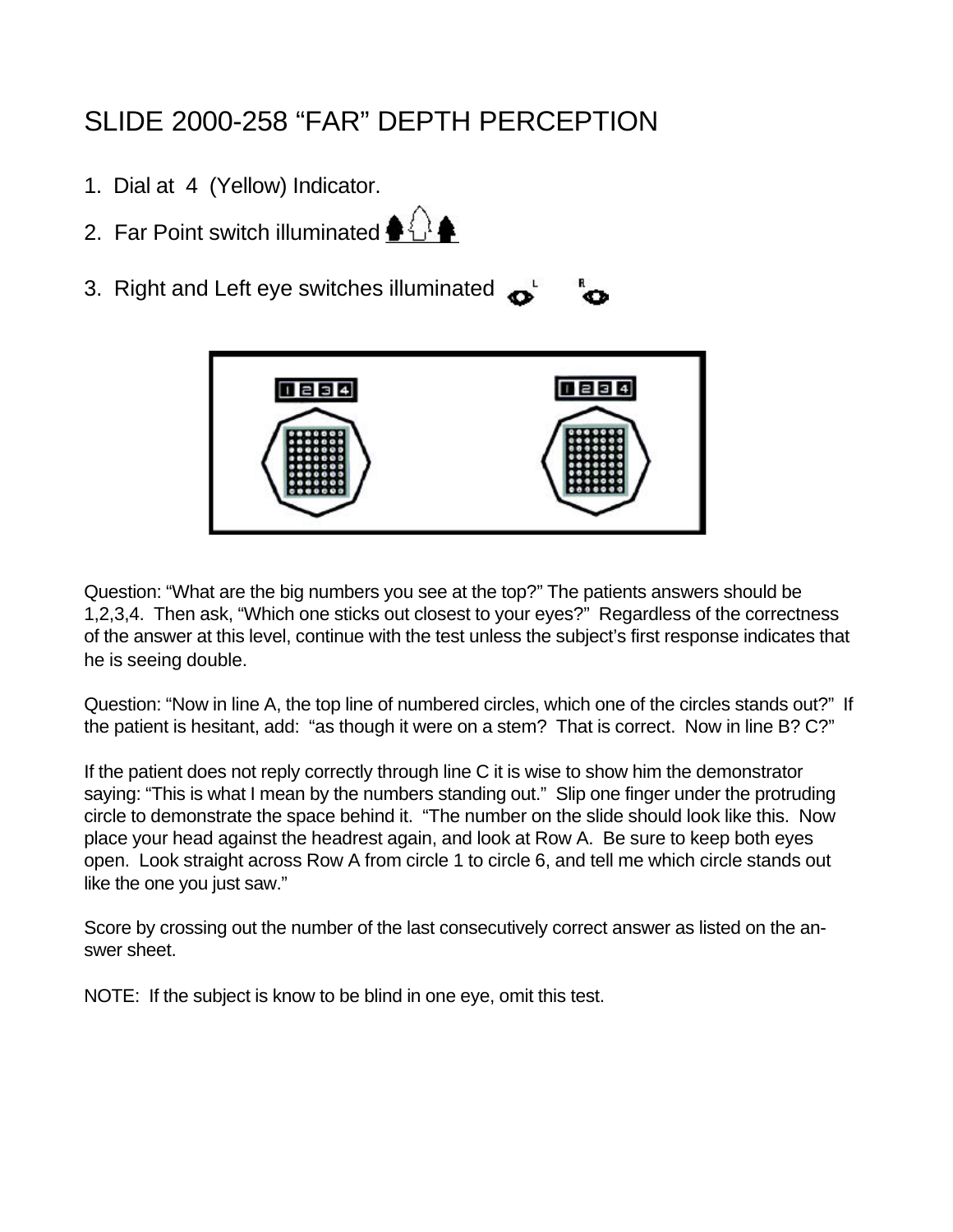### **Slide 2000-259 "FAR" COLOR RECOGNITION**

- 1. Dial at 5 (Yellow) Indicator
- 2. Far Point switch illuminated  $\clubsuit \overset{1}{\leftrightarrow} \overset{1}{\leftrightarrow}$
- 3. Right and Left eye switches illuminated  $\mathbf{\Omega}^{\perp}$



Question: "In the circle at your left, what number do you see? In the circle at your right? Up above? Down below?

Score by crossing out the total number of separate digits answered correctly. Count alternate answers as correct. NOTE: If the subject answers the first two questions correctly but in reverse order, he is confusing left and right and may be given credit for both answers without being informed of his mistake.

If the subject identified 5 of the 6 digits with answers provided in the key. One digit was incorrectly identified the score is 5.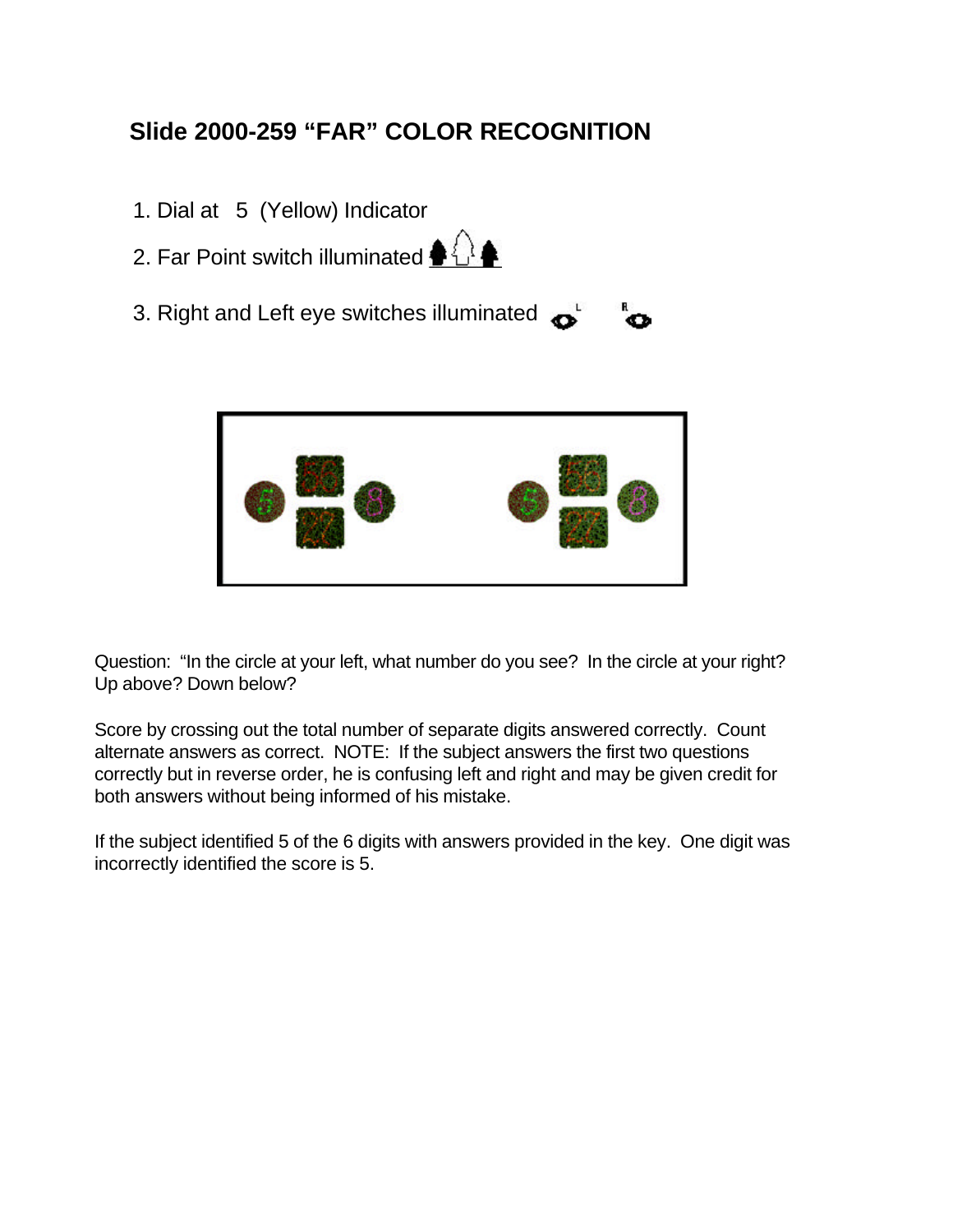#### Slide 2000-253 "FAR" VERTICAL PHORIA

- 1. Dial at 6 (Yellow) indicator.
- 2. Far Point switch illuminated  $\bigoplus_{i=1}^{n}$
- 3. Right and Left eye switches illuminated



æ.

**When the two sides of the slide are fused, the dotted line is seen crossing the steps. The subject reports the vertical position of this line as indicated by where it crosses the steps.**

Questions: "Do you see a red dotted line? Is it crossing a row of stair steps? The dotted line is near which step level?"

If the subject says that the line is not on any step, the tester asks: "Which step is it closest to?" If the subject answers: "No" to either of the first two questions, he is not seeing the test with both eyes. This may be the result of blindness, suppression, or closing one eye. It is also possible that the occluder switch has been left OFF for one eye. The tester determines the cause by using the occluder switches so that the two sides of the slide are seen separately. With the Right Eye Switch turned OFF: " Keep both eyes open throughout the test. Now do you see the red dotted line?" Then, with the Left Eye Switch OFF, say: "Now do you see the stair steps?" If the answer is "Yes" to both questions, return the Occluder Switches to the testing position (both ON) and ask: "The dotted line is as high as the top of which step?"

Score by crossing out the number of steps reported. If the line is below step one, score 1 - above 9, score 9. If either the dotted line or the steps are not seen, score X and explain under "Note". A score of X indicates that the test could not be given.

See Appendix for copy of Scoring Key and Test Questions.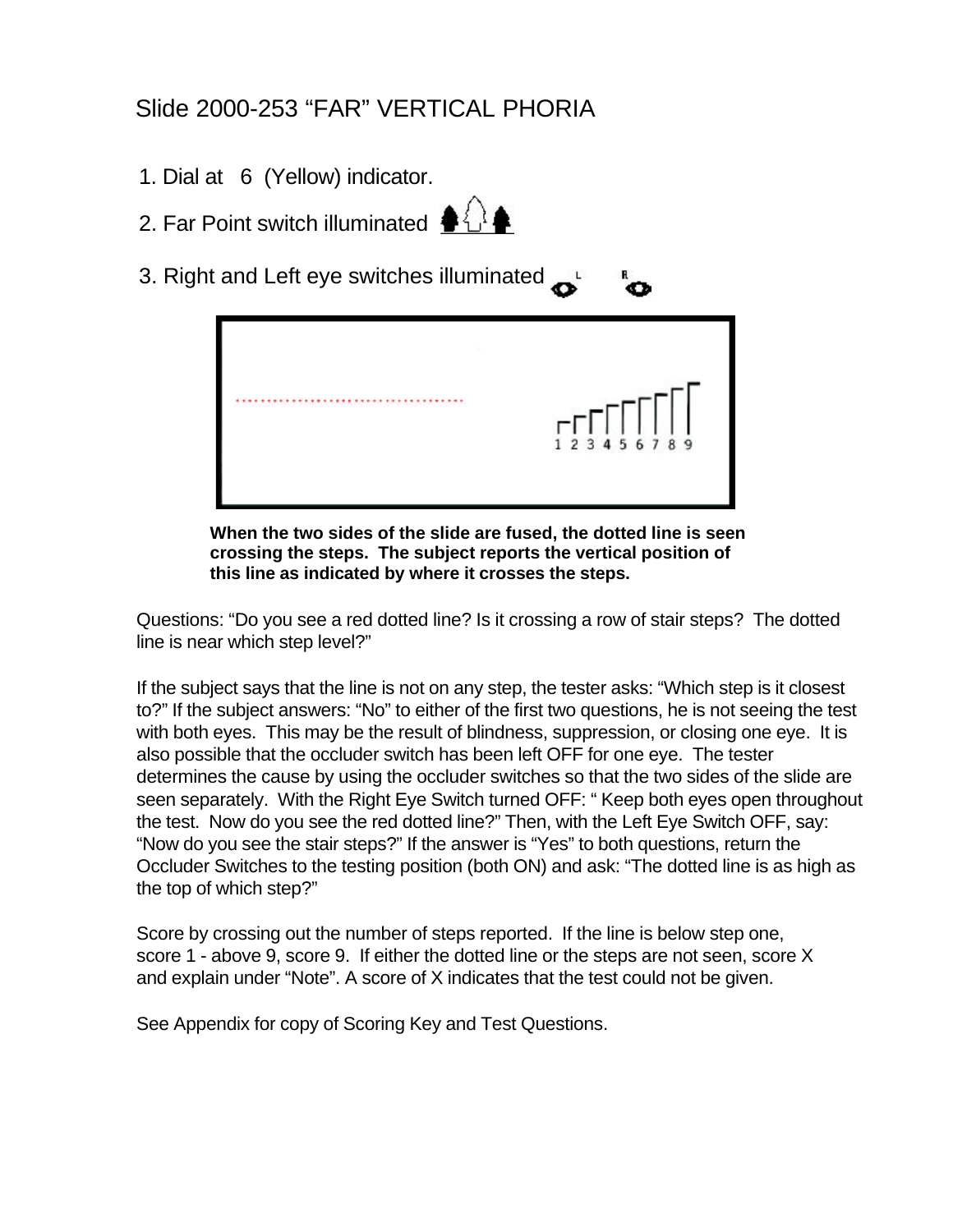#### Slide 2000-254 "FAR" LATERAL PHORIA

- 1. Dial at 7 (Yellow) indicator.
- 2. Far Point switch illuminated  $\langle \rangle$
- 3. Right and Left eye switches illuminated



#### **When the two sides of this slide are fused, the three dots above the arrow should be fused with three of the numbered dots.**

Questions: "To which number does the arrow point?" If the subject says the arrow does not point to any of the numbers, ask: "Do you see an arrow with a row of numbered dots?" If the answer is "Yes" say: "Does the arrow point between two dots? Which one is it closest to?" If the subject states that the arrow is moving, say "At which number do you think it will settle down?

If the arrow and numbered dots are not seen simultaneously this may be the result of blindness, suppression, or closing one eye. It is also possible that the occluder switch for one eye has been left OFF. The tester determines the cause by using the occluder switches so that the two sides of the slide are seen separately. With the Right Eye Switch turned OFF: "Keep both eyes open throughout the test. Now do you see the arrow and three dots?" Then, with the Left Eye Switched OFF, say: "Now do you see the numbered row of dots?" If the answer is "Yes" to both questions, return the Occluder Switches to the testing position (both ON) and ask: "To which number does the arrow point?"

Score by crossing out the number reported. If the arrow points to the dots at the left of number 1, score 1, if to the right of number 15, score 15. If either the arrow or the numbered dots are not seen, score X and explain under "Note", A score of X indicates that the test could not be given.

See Appendix for copy of Scoring Key and Test Questions.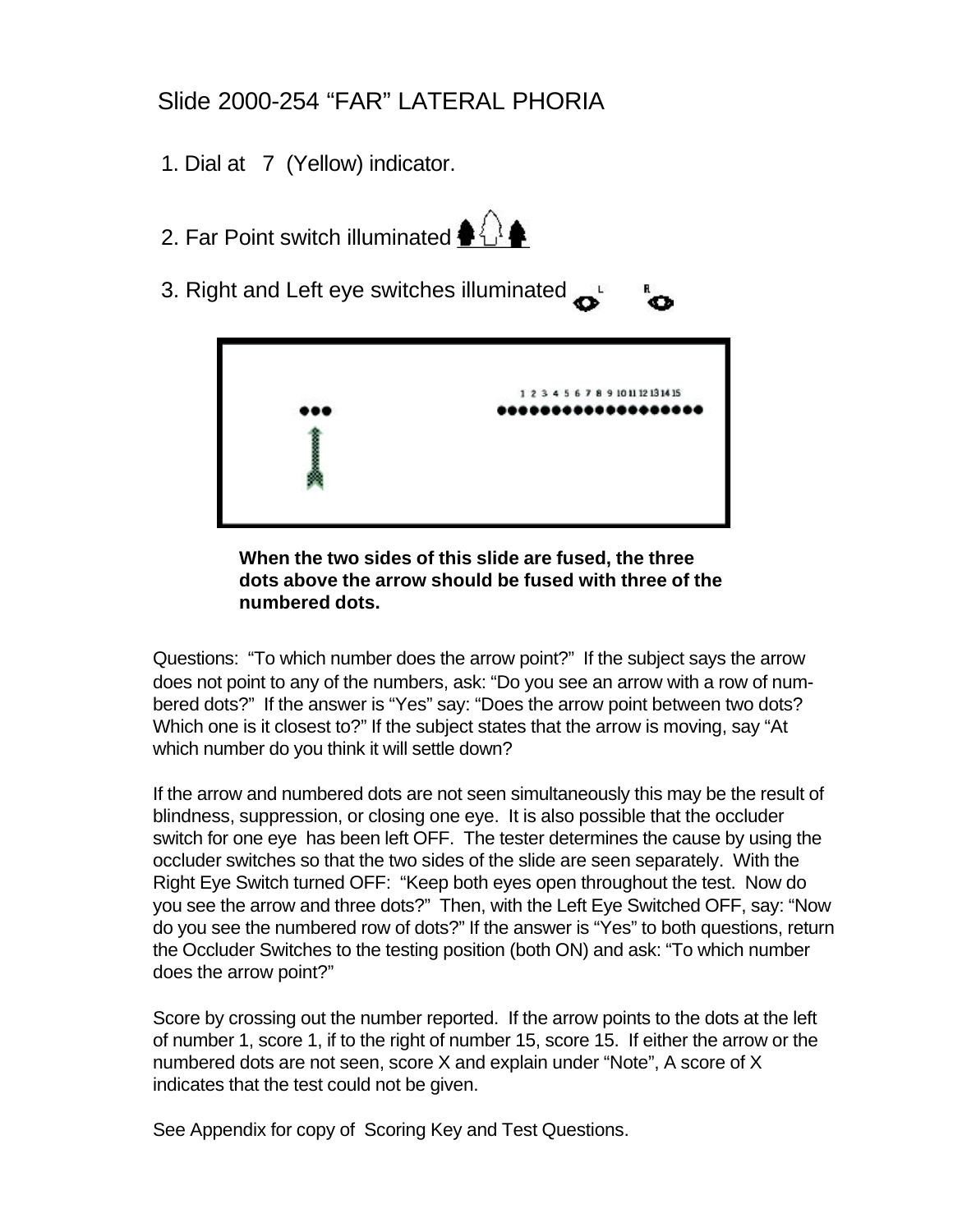Slide 2000-260 "NEAR" VISUAL ACUITY BOTH EYES

- 1. Dial at 8 (Blue) Indicator
- 2. Near Point switch illuminated [当
- 3. Right and Left eye switches illuminated Ö



**In this slide, identical targets like that shown above are placed before the two eyes so that fused binocular vision is being tested.**

If the subject is wearing bifocals, make sure that he looks through the reading segment while taking the near tests. If the subject wears "reading glasses" : for near seeing, instruct him to use them for this series of tests.

Questions: "In the big sign at the top, No. 1 sign, do you see a large black checkerboard your? In the No. 2 sign where is the checkerboard? Number 3? Number 4?". Continue the test until the subject misses two consecutive answers. If the subject does not seem to understand ask him to look away from the instrument. Show him the large demonstration checkerboard on the back of the scoring key, turning it so that the checkerboard target is in various positions. Score by crossing out the number of the last target consecutively correct. Since a single careless error may yield an inaccurate picture of acuity, we consider two consecutive errors as evidence of failure. Therefore, three possibilities exist for scoring the acuity test:

1. By the subject's own admission, he cannot see the next target (e.g. correct through 8, cannot see 9-score is 8)

2. Subject incorrectly identifies two consecutive targets (e.g. correct through 8, incorrect on 9 and 10- score is 8).

3. Subject incorrectly identifies a single target but is correct on the next. Continue the test for two more targets. Then return to the target before the original error and retest from that point (e.g. correct through 8, 9 incorrect 10 correct, 11 correct. Return to 8 for retest. Now 8 correct, 9 correct 10, correct 11, 12 incorrect-score 11).

If, however the original error is not corrected, discontinue the test and record the number before the original error (e.g. correct through 8, 9 incorrect, 10 and 11 correct. Return to 8 for retest, Now 8 correct 9 again incorrect-score 8).

NOTE: If "right" is given for "left", make certain whether the target is seen in the wrong position or right and left are being confused: touching the subject on the right arm and asking, "Is the checkerboard on this side or the other?" If right and left are being confused, have the subject point in the direction of the checkerboard corner.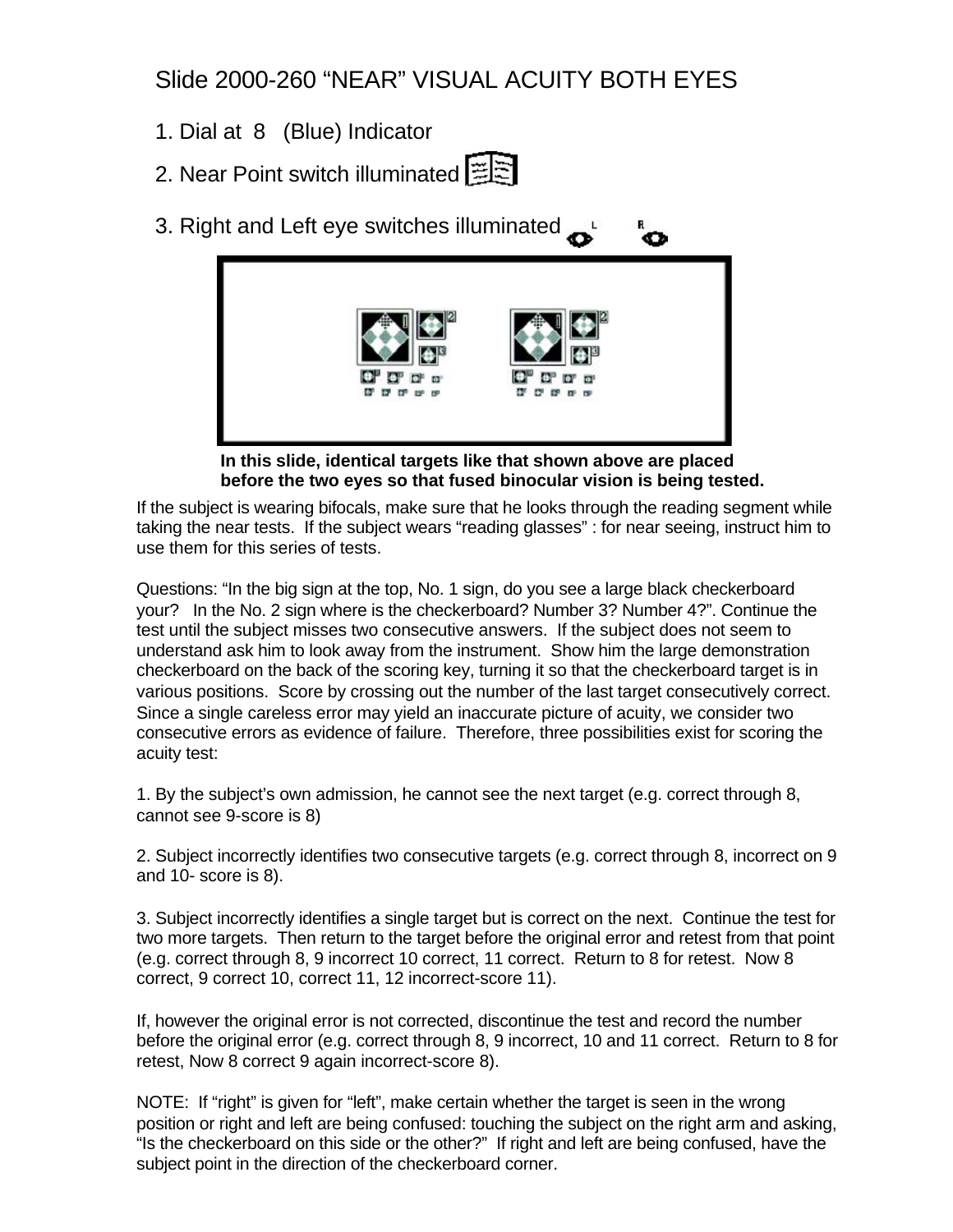#### Slide 2000-261 "NEAR" VISUAL ACUITY RIGHT EYE

- 1. Dial at 9 (Blue) Indicator
- 2. Near Point switch illuminated [三三
- 3. Right and Left eye switches illuminated Ō



**In this slide the checkerboard targets are before the right eye while only halftones are before the left. This permits binocular testing of right eye acuity.**

Since we have an approximation of the monocular acuity from the tests for both eyes, it may be desirable to start this or subsequent acuity tests at either targets No. 4 or No. 8. This will shorten the testing time.

NOTE: If the subject reports that he does not see checkerboards in the target, or that all corners are alike, he may be suppressing the vision of his right eye. To check this turn the Left Eye Switch to OFF and again ask the target position of number 1. If the target is correctly identified in number 1, turn the Left Eye Switch back ON and continue the test. In many cases binocular vision is established and the test can be completed. If the target is not maintained to a score of 8 without occlusion, use the occluder and repeat the test under true monocular conditions. Use of the occluder is recommended not only for those individuals who are unable to fuse initially, but for all subjects scoring less than 8 on any monocular test. Subjects with a score for either eye falling considerable below the score for both eyes, should also be retested with occlusion.

Score as you would binocular test.

In recording, cross out the score under binocular conditions according to normal scoring practice. This score is zero if the subject fails to see the checkerboard with both Occluder Switches at ON. Indicate scores with occlusion by underlining the appropriate number.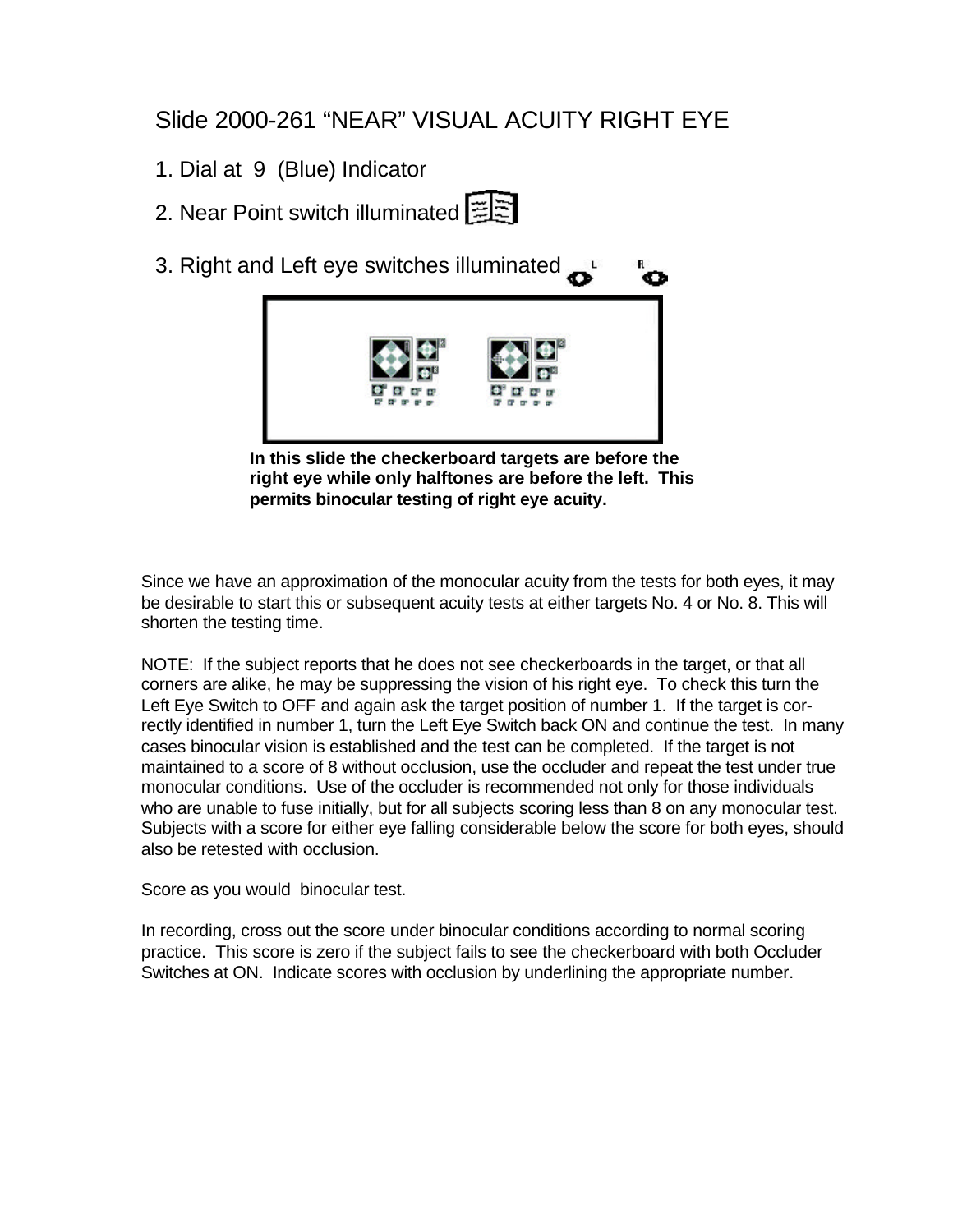#### Slide 2000-262 "NEAR" VISUAL ACUITY LEFT EYE

- 1. Dial at 10 (Blue) Indicator
- 2. Near Point switch illuminated 三三
- 3. Right and Left eye switches illuminated

**In this slide the checkerboard targets are before the left eye while only halftones are before the right. This permits binocular testing of left eye acuity.**

ໍ

Since we have an approximation of the monocular acuity from the tests for both eyes, it may be desirable to start this or subsequent acuity tests at either targets No. 4 or No. 8. This will shorten the testing time.

NOTE: If the subject reports that he does not see checkerboards in the target, or that all corners are alike, he may be suppressing the vision of his left eye. To check this turn the Right Eye Switch to OFF and again ask the target position of number 1. If the target is correctly identified in number 1, turn the Right Eye Switch back ON and continue the test. In many cases binocular vision is established and the test can be completed. If the target is not maintained to a score of 8 without occlusion, use the occluder and repeat the test under true monocular conditions. Use of the occluder is recommended not only for those individuals who are unable to fuse initially, but for all subjects scoring less than 8 on any monocular test. Subjects with a score for either eye falling considerable below the score for both eyes, should also be retested with occlusion.

Score as you would binocular test.

In recording, cross out the score under binocular conditions according to normal scoring practice. This score is zero if the subject fails to see the checkerboard with both Occluder Switches ON. Indicate scores with occlusion by underlining the appropriate number.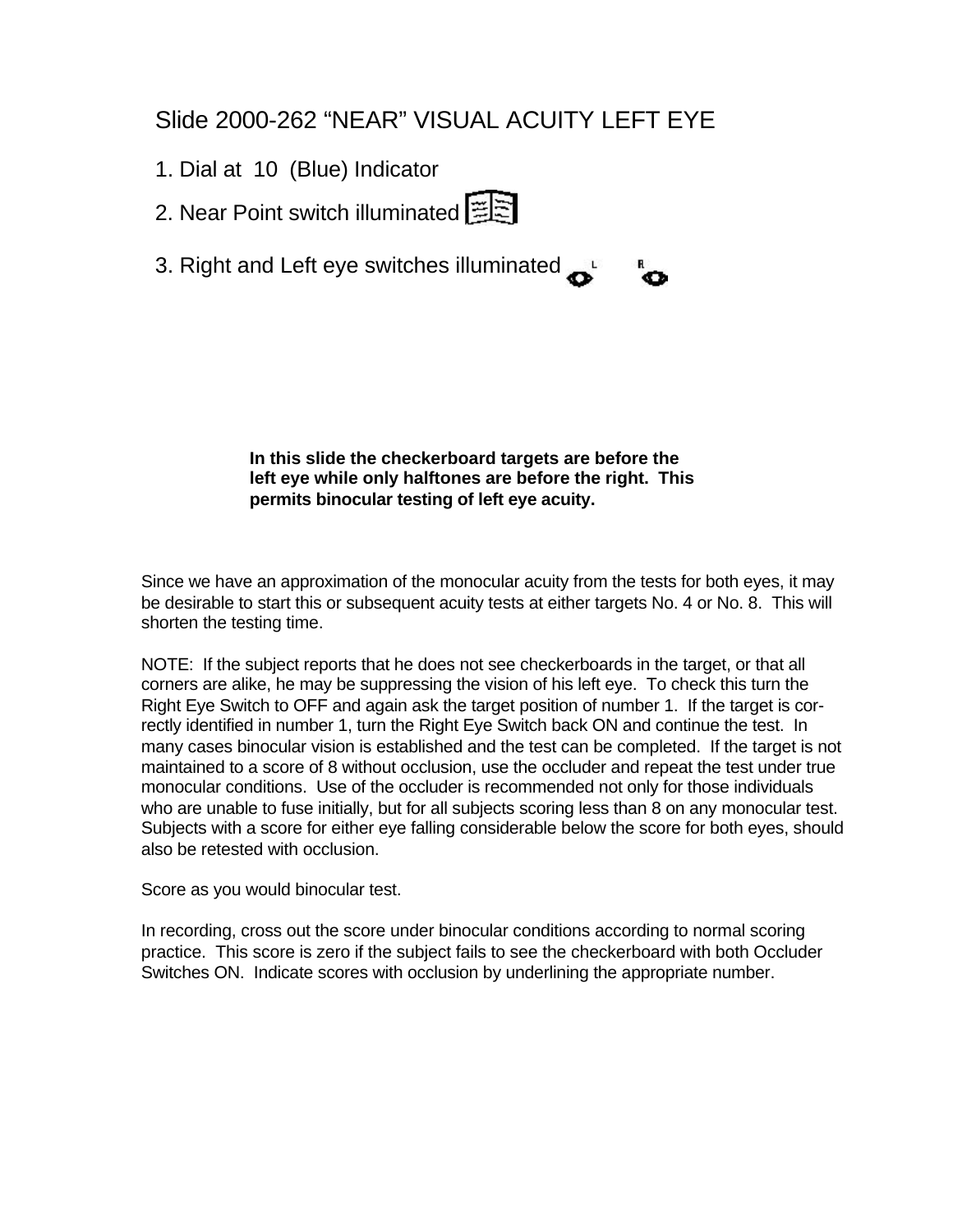## Slide 2000-264 "NEAR" LATERAL PHORIA

- 1. Dial at 11 (Blue) indicator.
- 2. Near Point switch illuminated 图
- 3. Right and Left eye switches illuminated



#### **When the two sides of this slide are fused, the three dots below the arrow should be fused with three of the numbered dots.**

Questions: "To which number does the arrow point?" If the subject says the arrow does not point to any of the numbers, ask: "Do you see an arrow with a row of numbered dots?" If the answer is "Yes" say: "Does the arrow point between two dots? Which one is it closest to?" If the subject states that the arrow is moving, say "At what number do you think it will settle down?

If the arrow and numbered dots are not seen simultaneously this may be the result of blindness, suppression, or closing one eye. It is also possible that the occluder switch for one eye has been left OFF. The tester determines the cause by using the occluder switches so that the two sides of the slide are seen separately. With the Right Eye Switch turned OFF: "Keep both eyes open throughout the test. Now do you see the arrow and three dots?" Then, with the Left Eye Switched OFF, say: "Now do you see the numbered row of dots?" If the answer is "Yes" to both questions, return the Occluder Switches to the testing position (both ON) and ask: "To which number does the arrow point?"

Score by crossing out the number reported. If the arrow points to the dots at the left of number 1, score 1, if to the right of number 15, score 15. If either the arrow or the numbered dots are not seen, score X and explain under "Note", A score of X indicates that the test could not be given.

See Appendix for copy of Scoring Key and Test Questions.